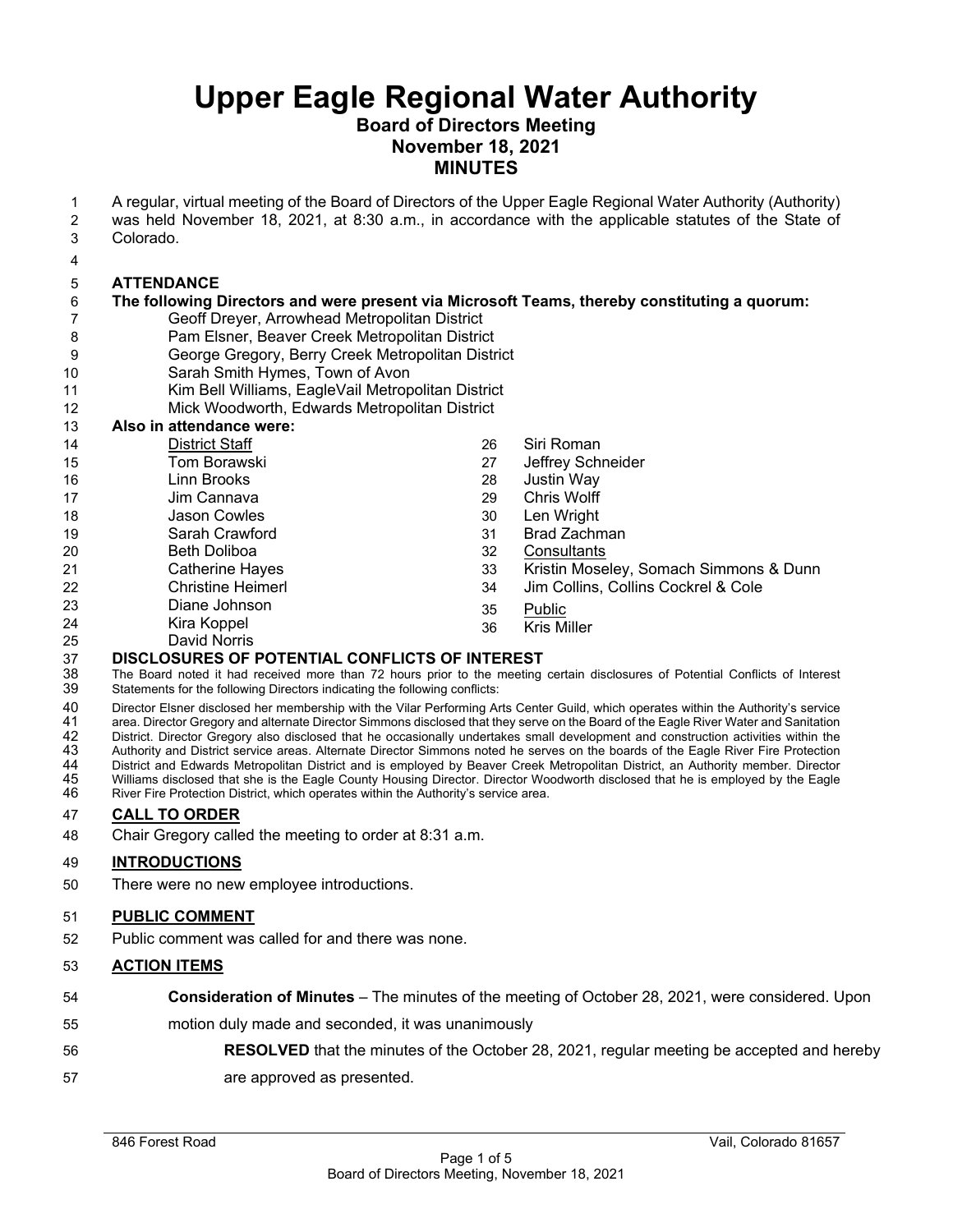- 1 The minutes of the joint, special meeting of October 28, 2021, with the Eagle River Water and
- 2 Sanitation District were considered. Upon motion duly made and seconded, it was unanimously
- 

3 **RESOLVED** that the minutes of the October 28, 2021, joint special meeting be accepted and 4 hereby are approved as presented.

5 **PUBLIC HEARING: 2022 Proposed Budget** 

6 Chair Gregory opened a public hearing at 8:34 a.m. to discuss the 2022 budget, a copy of which is 7 attached hereto as **Exhibit A** and incorporated herein by this reference. A call for public input solicited no 8 response. The public hearing was closed at 8:40 a.m. Discussion ensued, including questions regarding 9 personnel costs and the Traer Creek tank project, which is estimated to be completed under budget. Mr. 10 Norris presented Resolutions to Adopt the 2022 Budget and Certification of Budget and to Appropriate 11 Sums of Money, copies of which are attached hereto as **Exhibits B** and **C**, respectively, and incorporated 12 herein by this reference. After discussion and upon motion duly made and seconded, it was unanimously

13 **RESOLVED** that the Resolutions to Adopt the 2022 Budget and Appropriate Sums of Money be 14 and hereby are approved as presented

15 **PUBLIC HEARING: 2022 Proposed Rates** 

16 Chairman Gregory opened a public hearing at 8:42 a.m. to discuss the 2022 budget, rates and fees 17 resolution and schedule, a copy of which is attached hereto as **Exhibit D** and incorporated herein by this 18 reference. A call for public input solicited no response. The public hearing was closed at 8:49 a.m. There 19 was a discussion of how the tiered rates were determined, after which Mr. Norris presented a resolution to 20 adopt the 2022 rates, a copy of which is attached hereto as **Exhibit E** and incorporated herein by this 21 reference. After discussion and upon motion duly made and seconded, it was unanimously

- 22 **RESOLVED** that the resolution to adopt the 2022 rates be and hereby is approved as presented. 23 **2022 Authority Operations Agreement** – The board considered the 2022 Authority Operations 24 Agreement with the Eagle River Water & Sanitation District. A copy of the board action request and 25 agreement are attached hereto as **Exhibits F** and incorporated herein by this reference. Upon motion 26 duly made and seconded, it was unanimously
- 

27 **RESOLVED** that the 2022 Authority Operations Agreement be and hereby are approved as 28 presented.

29 **Information Reports** – The information reports are attached hereto as **Exhibit G** and incorporated herein 30 by this reference.

31 **STRATEGY ITEMS** 

32 **Board Member Input** – Board member input was requested. Ms. Smith Hymes informed the 33 board that the old town hall in Avon was demolished, and the town is planning a replacement. A 34 xeriscape garden will also be installed in the spring to demonstrate efficient irrigation and 35 landscape practices for the community. The board thanked the Town of Avon for dedicating this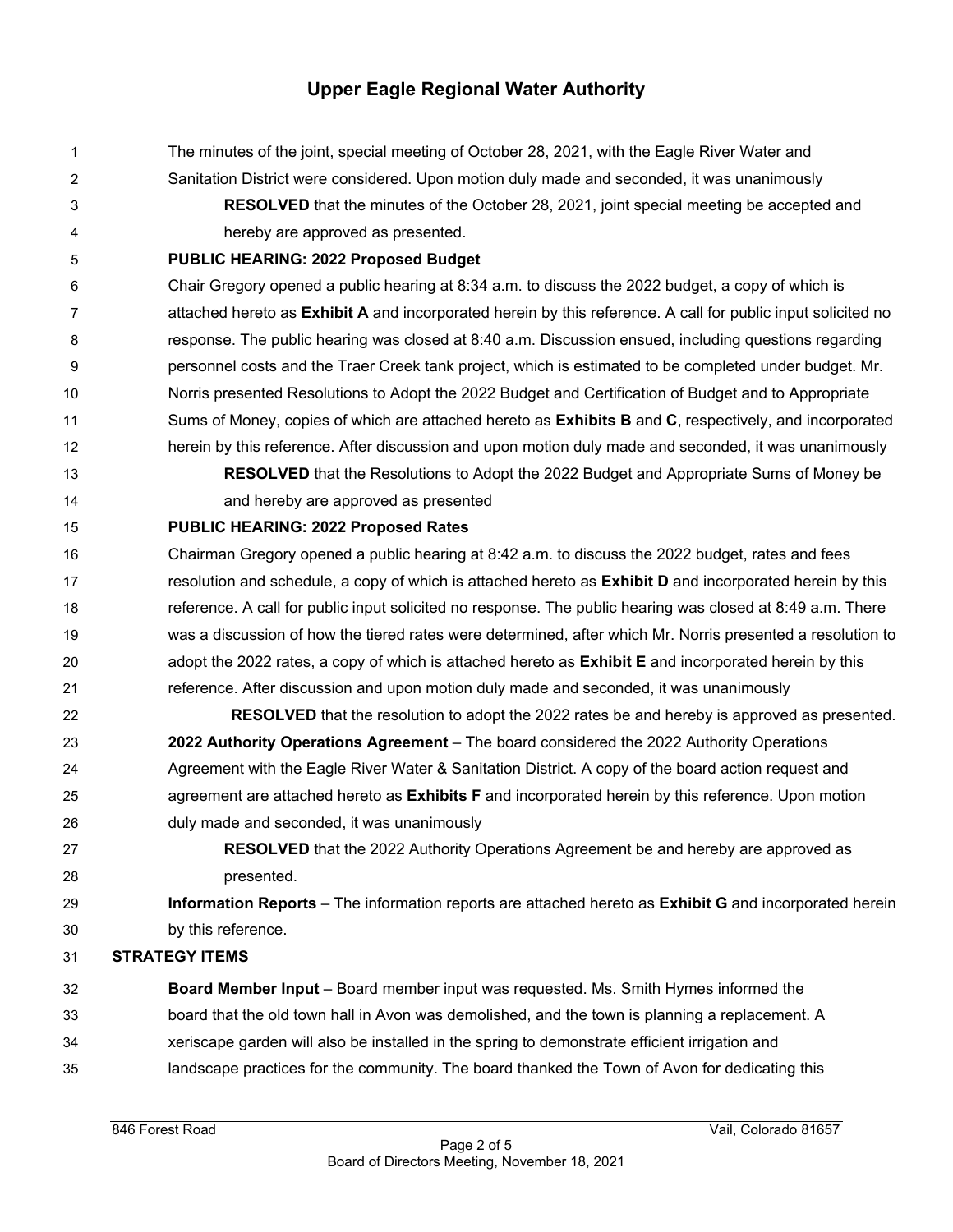- 1 space to the important topic of water conservation. Chair Gregory questioned water use alerts
- 2 received at his property, and discussion ensued on when WaterSmart alerts are prompted.

#### 3 **GENERAL MANAGER REPORT**

4 Ms. Brooks noted she did not include a written report.

#### 5 **OPERATIONS REPORT**

- 6 Ms. Roman referenced the operations report, a copy of which is attached hereto as **Exhibit H** and
- 7 incorporated herein by this reference.

#### 8 **ENGINEERING AND WATER RESOURCES REPORT**

- 9 Mr. Cowles referenced the engineering and water resources report, a copy of which is attached hereto as
- 10 **Exhibit I** and incorporated herein by this reference.
- 11 **Edwards West End Development** Mr. Cowles discussed the request for a conditional capacity
- 12 to serve letter for the West End Development. He noted that the project's water augmentation
- 13 needs fall within the Authority's existing water service commitment and will have no impact on the
- 14 Authority's projected unallocated water supply.

#### 15 **COMMUNICATIONS AND PUBLIC AFFAIRS REPORT**

16 Ms. Johnson noted she did not include a written report.

#### 17 **GENERAL COUNSEL REPORT**

- 18 Mr. Collins referenced a new firm announcement and letter of engagement, copies of which are attached
- 19 hereto as **Exhibit J** and **K** and incorporated herein by this reference. After discussion and upon motion
- 20 duly made and seconded, it was unanimously
- 21 **RESOLVED** to enter the motion on the letter of engagement, move to approve as
- 22 presented.

#### 23 **WATER COUNSEL REPORT**

24 Ms. Moseley noted she had no updates for the regular meeting.

#### 25 **EXECUTIVE SESSION**

- 26 Ms. Winn requested the Board enter Executive Session to receive legal advice of counsel regarding
- 27 unification and total compensation updates, pursuant to §24-6-402(4)(b) and (e) C.R.S. She asked that
- 28 no electronic record be made, as the discussion would be entirely privileged attorney-client
- 29 communications. Upon motion duly made and seconded, it was unanimously
- 30 **RESOLVED** to enter Executive Session at 9:10 a.m. to receive advice of counsel regarding
- 31 unification and total compensation updates, pursuant to §24-6-402(4)(b) and (e) C.R.S. with
- 32 no electronic record created as Ms. Winn opined the contents of the discussion would contain
- 33 privileged attorney-client communications. \*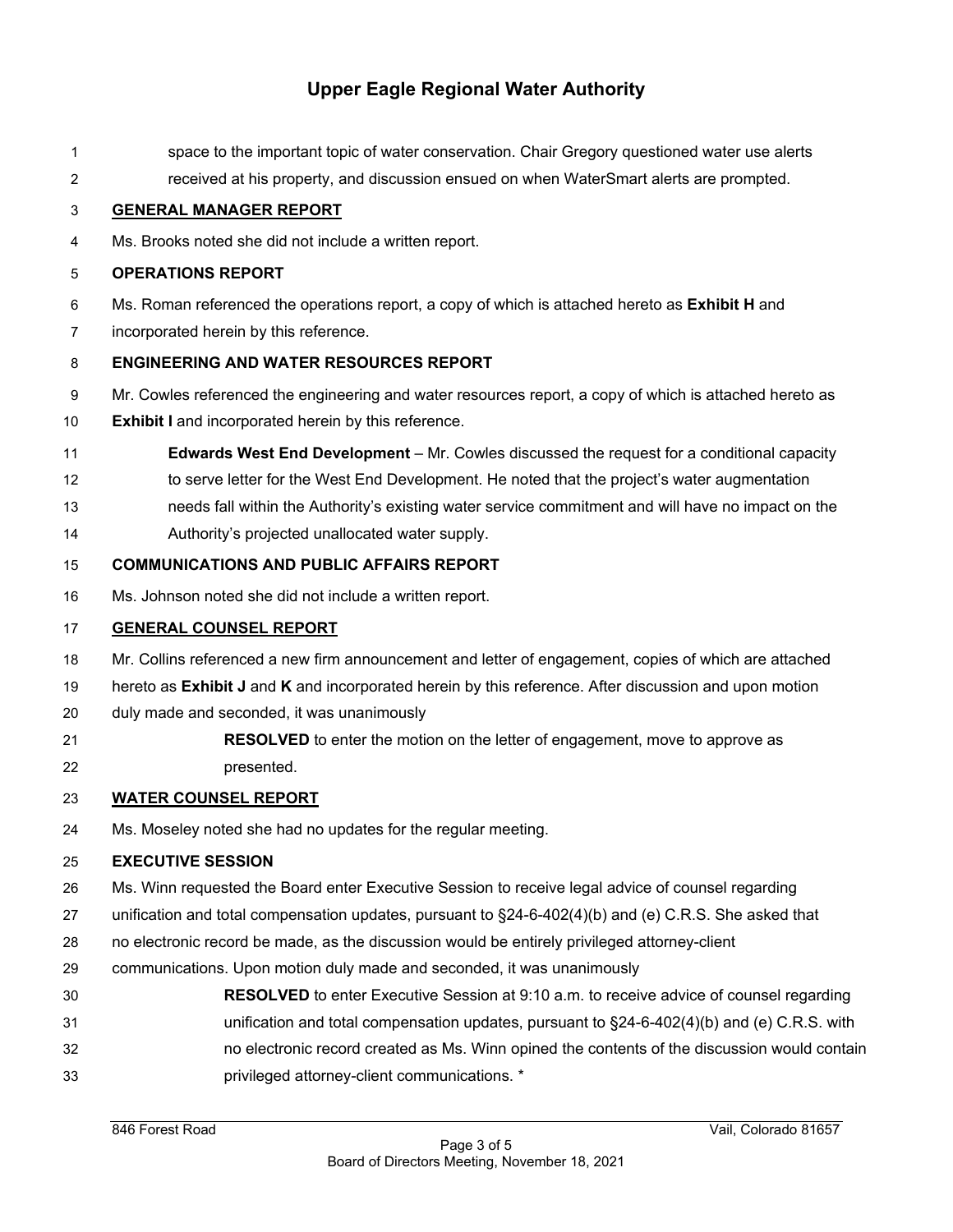- 1 Ms. Moseley requested the Board continue Executive Session to receive legal advice of counsel
- 2 regarding Regulatory Matters pursuant to §24-6-402(4)(b) and (e) C.R.S. She asked that no electronic
- 3 record be made, as the discussion would be entirely privileged attorney-client communications. Upon
- 4 motion duly made and seconded, it was unanimously
- 5 **RESOLVED** to continue Executive Session at 9:25 a.m. to receive advice of counsel 6 regarding Regulatory Matters to §24-6-402(4)(b) and (e) C.R.S. with no electronic record
- 7 created as Ms. Moseley opined the contents of the discussion would contain privileged 8 attorney-client communications. \*
- 9 The regular meeting resumed at 9:40 a.m.